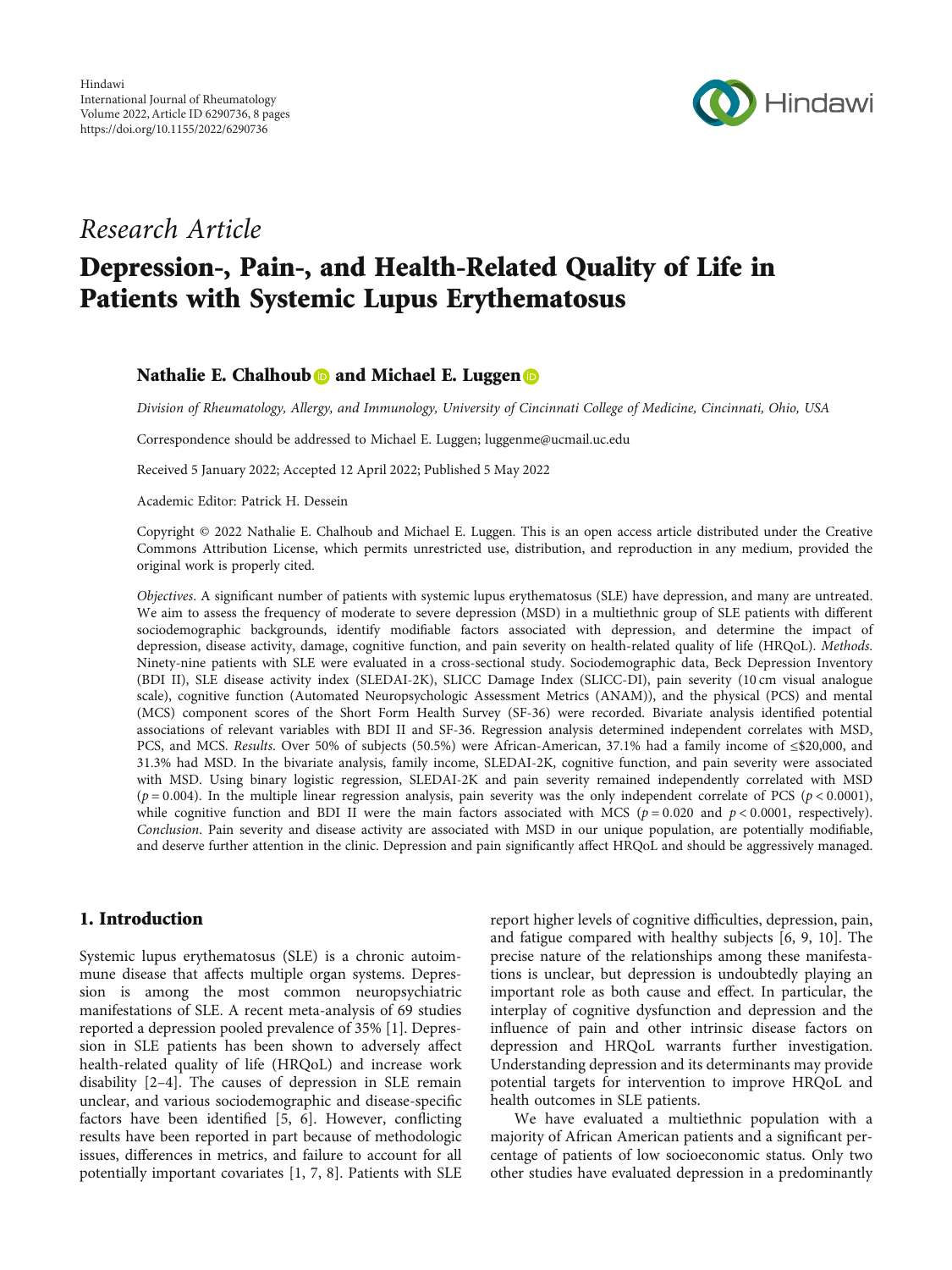African American population that by Heiman et al. who identified depression as a strong correlate of low medication adherence among a population-based cohort of African American individuals with SLE but who did not explore the determinants of depression [\[11\]](#page-6-0) and that by Falsinnu et al. who evaluated a similar population but whose focus was on pain [\[12\]](#page-6-0). The population (Georgians Organized Against Lupus (GOAL)) cohort studied by Heiman et al. is the only one to date with significant numbers of economically disadvantaged subjects (47.4% living below the poverty level) [[11](#page-6-0)].

In this study, we aim to (1) assess the frequency of moderate to severe depression (MSD) in a multiethnic population with different educational and economic backgrounds; (2) identify modifiable factors associated with depression; and (3) determine the impact of depression, disease activity, damage, cognitive function, and pain severity on HRQoL in SLE patients.

#### 2. Materials and Methods

Patients with SLE fulfilling the 1997 American College of Rheumatology revised criteria for the classification of SLE [\[13](#page-6-0)] were recruited from the Rheumatology Clinic at the University of Cincinnati Medical Center which serves primarily the inner-city poor and from the faculty practices of members of the Division of Rheumatology which receive referrals from community- and university-based primary care physicians as well as subspecialists. The study was approved by the University of Cincinnati Institutional Review Board and commenced in 2011.

After obtaining informed consent, all patients had detailed sociodemographic data collected and were evaluated for depression with the Beck Depression Inventory II (BDI II) [\[14](#page-6-0)]. Moderate depression was defined as BDI II  $\geq$  20 and severe depression as BDI II  $\geq$  29 [[15](#page-6-0)]. Disease activity was assessed with the SLE Disease Activity Index (SLE-DAI-2K) [\[16\]](#page-6-0) and SLE damage with the SLICC Damage Index (SLICC-DI) [[17](#page-6-0)]. Pain severity was evaluated on a 10 cm visual analogue scale, and cognitive function was determined by the Automated Neuropsychologic Assessment Metrics (ANAM), a symbol-based computerized testing program measuring multiple cognitive domains and previously validated for use in patients with SLE [\[18](#page-6-0)–[22](#page-6-0)]. The ANAM4 (Vista LifeSciences, Parker CO) was employed. The total throughput score (TTS) of the ANAM was used as the summary measure of cognitive function, with TTS being the average of the total number of correct responses divided by the time required for those responses for 8 separate cognitive domains. HRQoL was assessed by means of the 36 item Short Form Health Survey (SF-36) [[23](#page-6-0)]. The SF-36 physical component score (PCS) and mental component score (MCS) were recorded on a scale of 0-100 with higher scores indicating better outcomes [[23](#page-6-0)]. Prednisone and immunosuppressive use as well as use of antidepressants and opioids were captured.

2.1. Statistical Analysis. Bivariate analyses using the chisquare test and Spearman's correlation were used to identify

possible associations of various demographic, disease, and treatment variables with BDI II and SF-36. Binary logistic regression was utilized to determine independent correlates of these variables with MSD (BDI  $\geq$  20). Candidate independent variables for the logistic regression were chosen on the basis of the bivariate associations ( $p < 0.10$ ). Multiple linear regression was utilized in a forward stepwise fashion to identify independent variables affecting the physical and mental components of SF-36, PCS and MCS. Variables not normally distributed were first transformed by ranks for regression analyses. Analyses were conducted using IBM SPSS Statistics (Version 25).

#### 3. Results

In total, 99 patients were evaluated. The sociodemographic data is outlined in Table [1](#page-2-0). Mean age was  $46.4$  ( $\pm$ 12.1) years with a female preponderance (93% female vs. 7% male). The study population was comprised of 50.5% African-Americans, 46.5% Caucasians, and 3% either Asians or Hispanic. A total of 43.4% were married, 63.6% had some college education (39.4% with ≥4 years) while 36.4% had not attended college. Family income below or equal to \$20,000 per year (approximately the 20th percentile of household income in the US in 2011 when the study commenced and comparable to the US Federal Poverty Level for a family of four at that time) was found in 37.1%. The mean disease duration was 10.6 ( $\pm$ 6.8) years. Mean SLEDAI-2K scores were 5.1 ( $\pm$ 4.7) indicating mild to moderate disease activity, and mean SLICC-DI scores were  $2.4$  ( $\pm 2.1$  $\pm 2.1$  $\pm 2.1$ ) as shown in Table 2. The mean pain score measured on a 10 cm visual analog scale (VAS) was 3.5  $(\pm 2.4)$  with 44% of patients having moderate to severe pain (≥4.0/10). MSD was identified in 31.3% of patients. PCS mean score was  $38.7$  ( $\pm$ 9.8), and MCS mean score was  $43.2$  ( $\pm$ 11.3). Prednisone was received by 57.1% of whom 12.5% (7.1% of all patients) were on a dose greater than or equal to 20 mg, 68.4% were on hydroxychloroquine, and 41.8% were on other immunosuppressive medications (Table [2](#page-2-0)). All patients had to complete multiple questionnaires and the ANAM test which can take up to 45 minutes of sustained concentration in a single sitting. This largely excluded patients with severe disease or those who were unstable. In this way, the influence of transient flares or severe organ system dysfunction was mitigated.

A BDI II score with a cutoff of 14 has been used in previous studies to define patients with depression [\[1, 7](#page-5-0)]; in our study, using this definition, the prevalence of depression was 53.5% (53/99 patients), and MSD was found in 31.3% of the total population (31/99). A total of 96 patients had their antidepressant use history recorded, of whom 30 had MSD. We noted that 56.7% of MSD patients were on treatment with antidepressants while 43.3% were not.

Chi-square analysis of sociodemographic factors showed the presence of MSD to be significantly associated with family income  $(p = 0.01)$ . There were no apparent associations between MSD and the patients' educational level ( $p = 0.09$ ), ethnicity ( $p = 0.54$ ), marital status ( $p = 0.50$ ), high-dose prednisone  $(p = 0.51)$ , opioid  $(p = 0.20)$ , hydroxychloroquine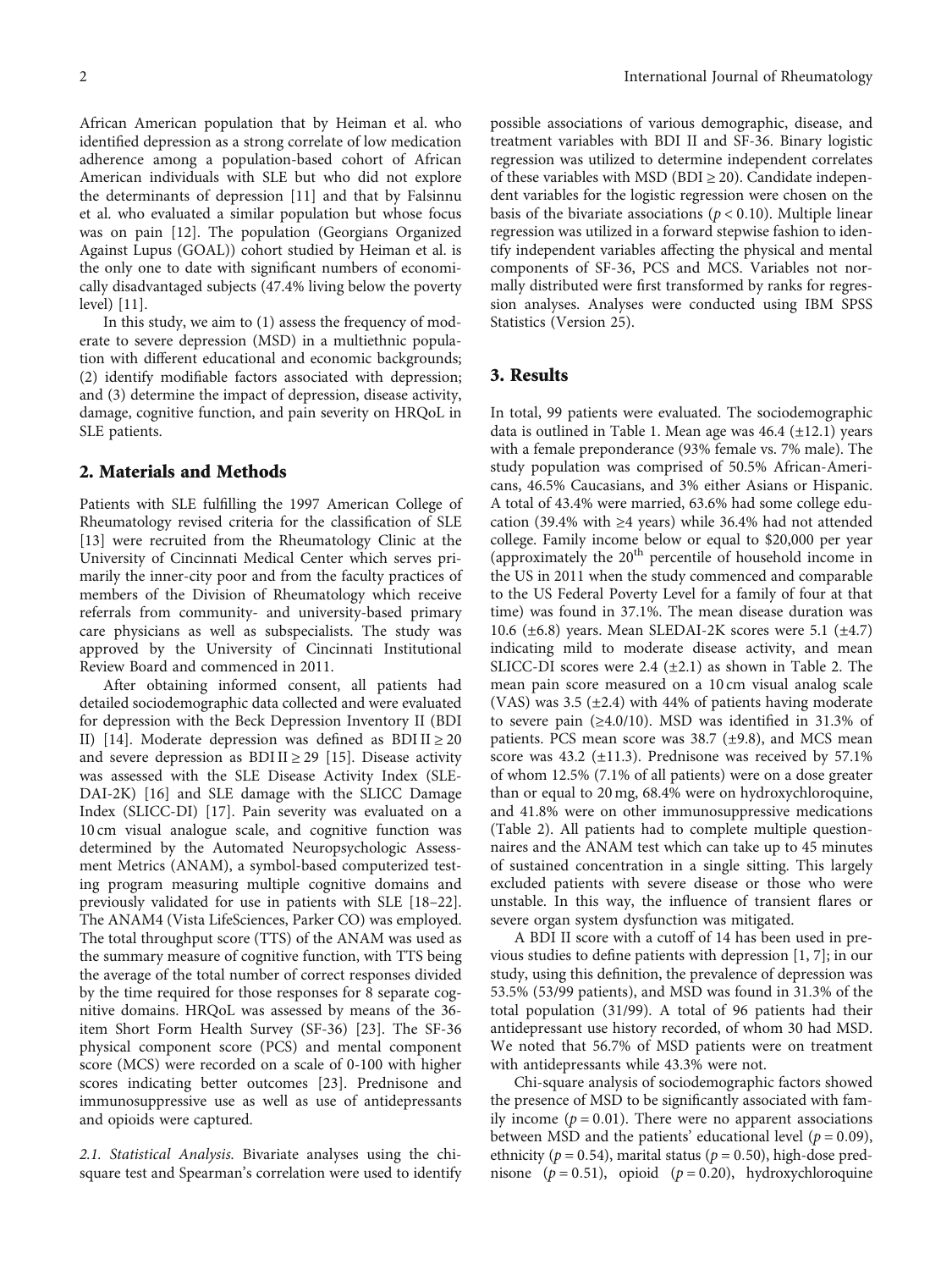<span id="page-2-0"></span>

| Variable                             | All patients | Moderate-severe depression | No or mild depression | $p$ value |
|--------------------------------------|--------------|----------------------------|-----------------------|-----------|
| Age                                  | 46.4(12.1)   | 46.4(12.6)                 | 46.4(12.0)            | 0.83      |
| Ethnicity                            |              |                            |                       |           |
| Caucasian (%)                        | 46.5         | 41.9                       | 48.5                  |           |
| African American (%)                 | 50.5         | 51.6                       | 50                    | $0.54*$   |
| Other $(\%)$                         | 3.0          |                            |                       |           |
| Married (%)                          | 43.4         | 48.4                       | 41.2                  | 0.50      |
| Education $(>12 \text{ yrs})$ $(\%)$ | 63.6         | 51.6                       | 69.1                  | 0.09      |
| Poverty $(\%)$                       | 37.1         | 54.8                       | 28.8                  | 0.01      |

Table 1: Sociodemographic characteristics of the patients.

<sup>∗</sup>A *p* value of 0.54 was found when computing the chi square test of MSD vs. non-MSD in Caucasian vs. non-Caucasian patients.

| Variable                   | All patients | Moderate-severe depression <sup>a</sup> | No or mild depression | $p$ value |
|----------------------------|--------------|-----------------------------------------|-----------------------|-----------|
| Disease duration (yrs)     | 10.6(6.8)    | 9.6(7.4)                                | 11.1(6.5)             | 0.19      |
| $BDI-IIb$                  | 16.7(11.5)   | 30.9(8.3)                               | 10.3(5.3)             | < 0.0001  |
| SLEDAI-2K                  | 5.1 $(4.7)$  | 7.7(6.3)                                | 3.9(3.2)              | 0.002     |
| SLICC-DI                   | 2.4(2.1)     | 2.6(1.9)                                | 2.3(2.2)              | 0.23      |
| Pain severity <sup>c</sup> | 3.5(2.4)     | 5.0(2.2)                                | 2.8(2.2)              | < 0.001   |
| Prednisone (%)             | 57.1         | 54.8                                    | 58.2                  | 0.75      |
| $\geq 20$ mg/day           | 7.1          | 9.7                                     | 6.0                   | 0.51      |
| Hydroxychloroquine (%)     | 68.4         | 71.0                                    | 67.2                  | 0.71      |
| Immunosuppressive (%)      | 41.8         | 35.5                                    | 44.8                  | 0.39      |
| Opioid use $(\%)$          | 25           | 33.3                                    | 21.2                  | 0.20      |
| Antidepressants use (%)    | 34.4         | 56.7                                    | 24.2                  | 0.002     |
| $SF-36$ $PCSd$             | 38.7(9.8)    | 33.7(7.5)                               | 41.0(9.9)             | < 0.001   |
| $SF-36 MCSd$               | 43.2(11.3)   | 32.0(8.7)                               | 48.3(8.3)             | < 0.0001  |

Table 2: Clinical characteristics of the patients.

 $^{\rm a}$ Moderate depression is defined as BDI II ≥ 20 and severe depression as BDI II ≥ 29.  $^{\rm b}$ Beck Depression Inventory II. <sup>c</sup>Pain severity (on 10 cm visual analogue scale, with 10 being the worst). <sup>d</sup>PCS is the physical component score, and MCS is the mental component score of the 36-item Short Form Health Survey (SF-36). Scores are measured on a scale of 0-100 with higher scores having better outcomes.

 $(p = 0.71)$ , or alternate immunosuppression use  $(p = 0.39)$ (Table 2).

Spearman's correlation identified significant correlations between BDI II score and cognitive function, SLEDAI-2K, and pain severity (Table 3). Using binary logistic regression, SLEDAI-2K scores and pain severity were found to be independent correlates of MSD in patients with SLE. For every increase in the SLEDAI-2K score by 1, the odds ratio increased by 0.2 (OR = 1*:*2, 95% CI [1.066, 1.407], *p* = 0*:*004), and every increase in pain severity by 1 cm (on the 10 cm VAS) increased the odds ratio by 0.4 (OR = 1*:*4, 95% CI [1.129, 1.885], *p* = 0*:*004). Patients' educational level, family income, and cognitive function were not independently associated with BDI II (*p* values of 0.447, 0.200, and 0.252, respectively).

Patients' HRQoL was assessed by means of the SF-36. Using Spearman's correlation, age, BDI II, and pain severity were found to be significantly correlated with the SF-36 physical component, PCS (*p* = 0*:*037, *p* < 0*:*0001, *p* < 0*:*0001 , respectively), while no association was identified between PCS and SLEDAI-2K, SLICC-DI, or cognitive function. MCS was significantly associated with BDI II, SLEDAI-2K,

Table 3: Spearman correlation of clinical variables relative to BDI II scores.

| Variables                        | Spearman $(\rho)$ | p value  |
|----------------------------------|-------------------|----------|
| $Age \times BDI II$              | 0.047             | 0.646    |
| $TTS \times \times BDIII$        | $-0.289$          | 0.004    |
| $SLEDAI - 2K \times BDIII$       | 0.370             | < 0.0001 |
| $SLICC-DI\times BDIII$           | 0.126             | 0.215    |
| Pain severity $\times$ BDI II    | 0.494             | < 0.0001 |
| Disease duration $\times$ BDI II | $-0.137$          | 0.193    |

<sup>∗</sup>The total throughput score (TTS) of the ANAM test is the summary measure of cognitive function; it is the average of the total number of correct responses divided by the time required for those responses.

SLICC-DI, cognitive function, and pain severity but not with age (Table [4\)](#page-3-0).

Multiple linear regression analysis with PCS as the dependent variable identified pain severity to be the only variable that is significantly associated with the variance in PCS (*β* = −2*:*245, 95% CI [-2.991, -1.499], *p* < 0*:*0001). We noted that 27.6% of the variance in PCS is due to pain severity and that for every increase in the pain level by 1 cm, there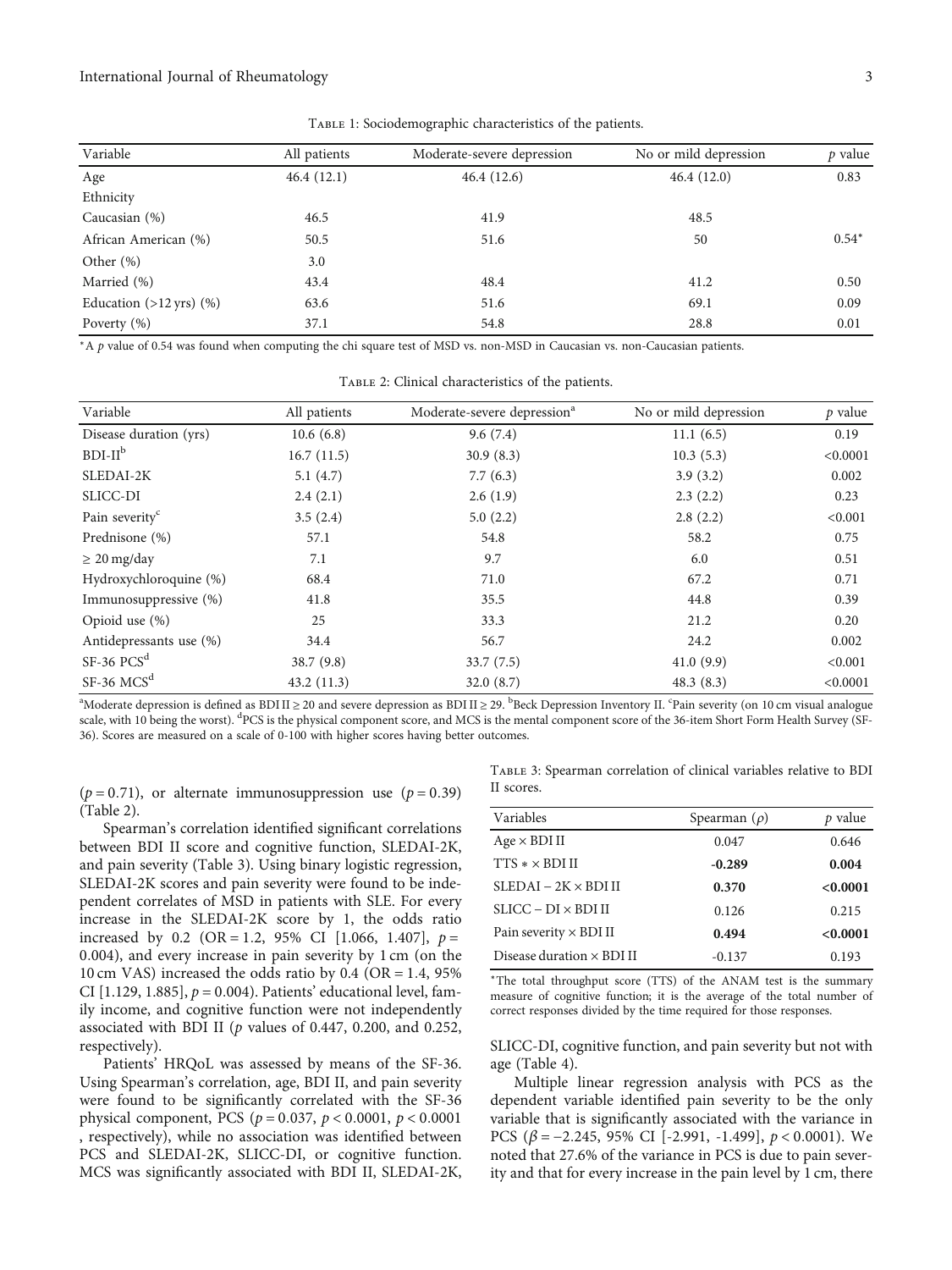<span id="page-3-0"></span>Table 4: Spearman correlation of clinical variables relative to PCS and MCS.

| Variables                  | Spearman $(\rho)$ | p value  |
|----------------------------|-------------------|----------|
| $Age \times PCS$           | $-0.210$          | 0.037    |
| $BDI II \times PCS$        | $-0.364$          | < 0.0001 |
| $SLEDAI - 2K \times PCS$   | $-0.154$          | 0.129    |
| $SLICC-DI\times PCS$       | $-0.087$          | 0.394    |
| $TTS \times PCS$           | 0.130             | 0.203    |
| Pain severity $\times$ PCS | $-0.486$          | < 0.0001 |
| $Age \times MCS$           | $-0.057$          | 0.573    |
| $BDIII \times MCS$         | $-0.739$          | < 0.0001 |
| $SLEDAI - 2K \times MCS$   | $-0.320$          | 0.001    |
| $SLICC-DI \times MCS$      | $-0.241$          | 0.016    |
| $TTS \times MCS$           | 0.372             | < 0.0001 |
| Pain severity $\times$ MCS | $-0.365$          | < 0.0001 |

is a decrease of 2.245 units on the PCS score. Age and BDI II, even though strongly correlated with PCS on Spearman's correlation, were not identified as independent correlates of PCS using multiple linear regression analysis. The considerable correlation of pain with depression has undoubtedly contributed to mitigating the effect of BDI II on PCS in the multiple linear regression model. Pain severity was a stronger correlate, and after taking it into account in the model, the BDI II score did not contribute much. On the other hand, multiple linear regression using MCS as the dependent variable identified TTS and BDI II to be the main variables associated with MCS. For every increase in BDI II by 1, MCS decreases by 0.657 (*β* = −0*:*657, CI [-0.801, -0.514], *p* < 0*:*0001), and for every increase in TTS by 1 (improvement in cognitive function), MCS increases by 0.024 (*β* = 0*:*024, CI [0.004, 0.044], *p* = 0*:*020). Depression is a component of MCS and may explain much of its variance. However, when BDI II was removed from the model, TTS was retained (*p* = 0*:*018) while pain severity and SLEDAI-2K were identified as additional possible independent correlates  $(p = 0.01$  and  $p = 0.006$ , respectively). Table [5](#page-4-0) outlines the variables that were retained by the multiple linear regression model after being applied in a forward stepwise fashion to identify independent variables affecting PCS or MCS.

#### 4. Discussion

In this study, we sought to determine the frequency of depression in a cohort of SLE patients of diverse ethnicity and differing socioeconomic status and to identify factors associated with depression with a particular focus on clinical and treatment parameters which were potentially modifiable. We also investigated the impact of depression, disease activity, damage, cognitive function, and pain severity on HRQoL.

In a review and meta-analysis by Moustafa et al., a total of 23,386 patients were studied and had a depression pooled prevalence of 35% for all included studies and of 39.9% for

studies that utilized BDI as the depression metric [\[1](#page-5-0)]. Zhang et al. in another meta-analysis found a pooled prevalence of depression using BDI (with a cutoff of 14) of 39% also with a 95% confidence interval of 29-49% but with considerable heterogeneity among studies  $(I^2 = 88.2\%)$  [\[7\]](#page-5-0). The prevalence of depression in our patient population using the BDI II with a cutoff of 14 was 53.5%, of whom 58.4% had MSD (31.3% of total population).

Our study prevalence of depression is overall comparable, albeit somewhat higher than that reported previously. This may be related to the rather unique nature of our study population (50.5% African American, 37.1% with annual household income of  $\leq$ \$20,000) or perhaps the smaller size of our patient population made the frequency estimate less precise. Our reported MSD prevalence (31.3%) is however comparable to a study by Heiman et al. of predominantly African American patients where moderate or severe depressive symptoms were self-reported in 34.6% of African American SLE patients using the 9-item Patient Health Questionnaire [[11](#page-6-0)]. Overall, it is clear that depression affects a significant proportion, if not the majority, of patients with SLE in a multiethnic population.

One of the most important findings in our study was that 43.3% of patients with MSD were not prescribed antidepressants. This would suggest that symptoms of depression in our cohort were either inadequately recognized or else they were felt to be a natural consequence of the disease activity which did not require additional treatment beyond that for the lupus. Similar to our findings, several previous studies have emphasized the lack of recognition and treatment of depressive symptoms in SLE [[10](#page-6-0), [24, 25\]](#page-6-0). In two studies, the rate of antidepressant treatment was less than 10% [[10](#page-6-0), [24\]](#page-6-0). And, in a third study by Karol et al., only 49% of patients with moderate or severe depressive symptoms were prescribed antidepressants, and many were not receiving optimal dosages [\[25\]](#page-6-0). This highlights the need for those caring for patients with lupus to screen for depression, to familiarize themselves with the diagnosis and management of depression in SLE and to consider referral to mental health professionals when depression is severe or unresponsive to standard treatment.

SLE-related pain may have many different causes with approximately 50–90% of patients with SLE reporting pain in different locations, mainly in the musculoskeletal system [\[26, 27](#page-6-0)]. A number of studies have suggested that pain is closely associated with depression in SLE [[9](#page-6-0), [25](#page-6-0), [26](#page-6-0), [28](#page-6-0)–[31](#page-6-0)]. Waldheim et al. found that patients with SLE scoring higher degrees of pain were burdened with more fatigue, anxiety, and depression compared to patients with lower levels of pain who did not differ significantly from the general population [\[26\]](#page-6-0). And Karol et al. found that pain was an independent correlate of depression (together with only self-reported health status) in a group of 127 clinic patients using a multivariable model [\[25\]](#page-6-0). Falasinnu et al. in their predominant African-American population found that patients with depression were more likely to report higher pain intensity in their unadjusted model, but not in the multivariable model using Patient Reported Outcomes Measurement System (PROMIS) adult short forms (SF) to assess depression [[12](#page-6-0)]. The reason for this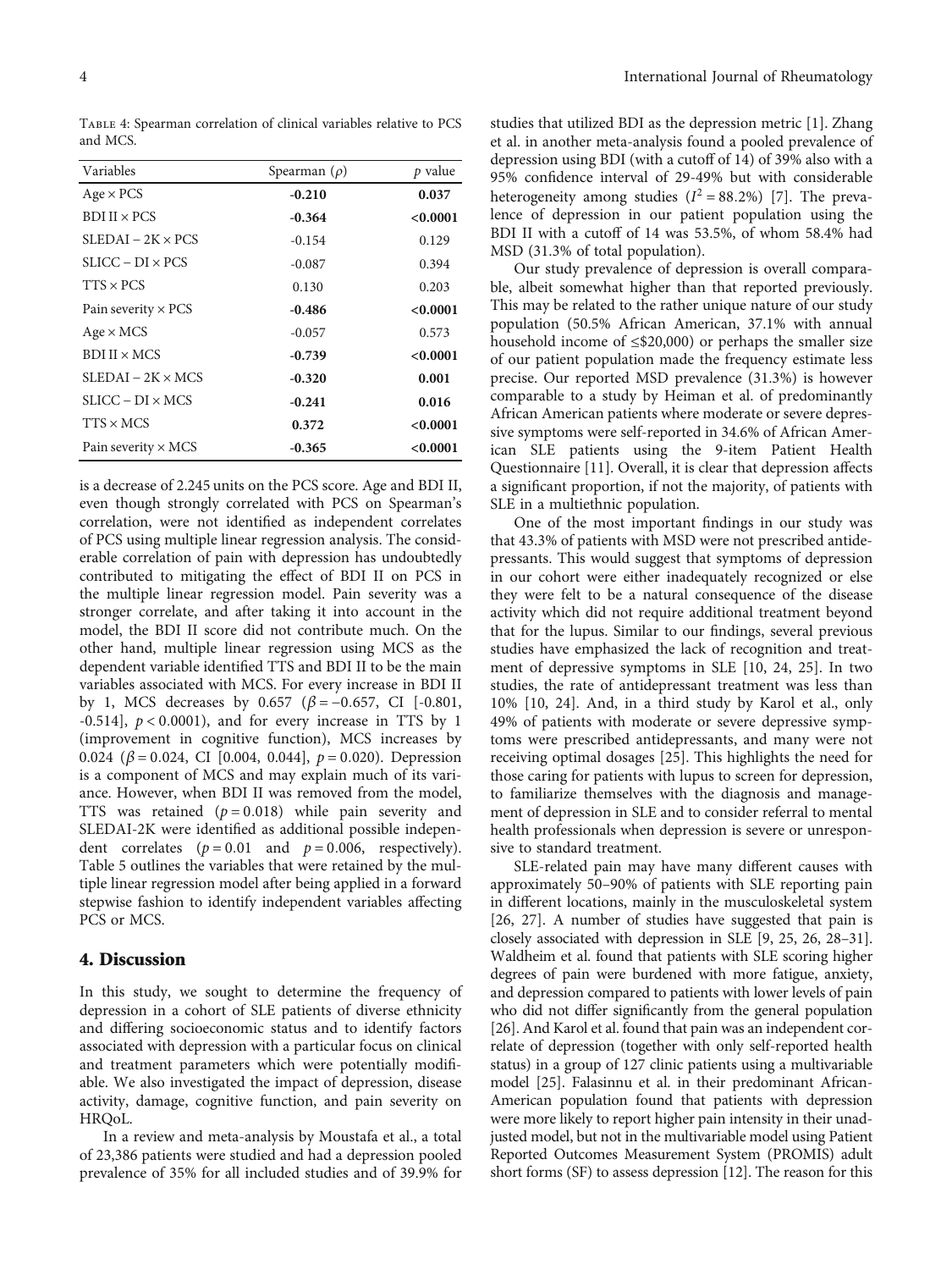|                                 | Variables          | $\beta$ coefficient | Std. error | 95% CI           | p value  |
|---------------------------------|--------------------|---------------------|------------|------------------|----------|
| <b>PCS</b>                      | Pain severity      | $-2.245$            | 0.375      | $-2.991, -1.499$ | < 0.0001 |
| MCS with BDI II in the model    | BDI II             | $-0.657$            | 0.072      | $-0.801, -0.514$ | < 0.0001 |
|                                 | Cognitive function | 0.024               | 0.010      | 0.004, 0.044     | 0.020    |
| MCS without BDI II in the model | Pain severity      | $-1.270$            | 0.481      | $-2.225, -0.315$ | 0.010    |
|                                 | SLEDAI-2K          | $-0.655$            | 0.231      | $-1.114, -0.196$ | 0.006    |
|                                 | Cognitive function | 0.032               | 0.013      | 0.006, 0.059     | 0.018    |

<span id="page-4-0"></span>Table 5: Factors associated with the physical and mental component scores, PCS and MCS, based on multiple linear regression.

apparent disagreement is unclear but may be related to the instruments used and the focus on pain as the primary outcome variable.

We similarly identified pain severity as a potentially modifiable correlate of depression in patients with lupus. In our patient population, 88.8% of patients complained of some pain and 44% had moderate to severe pain (≥4.0/10 on VAS). Pain correlated closely with depression in the bivariate analysis and, in multivariable logistic regression, pain was a potent independent correlate of MSD. Pain severity was also correlated with both the PCS and MCS of the SF-36 and, when adjusted for other covariates, remained an independent associated factor of both. Therefore, managing pain more effectively could possibly improve depression. Pain in SLE requires further investigation in order to better understand its multiple dimensions and their interactions. And the treatment of pain per se deserves more attention in an optimal management plan for patients with lupus.

Cognitive dysfunction in SLE has been previously investigated in multiple studies with approximately 20-80% of SLE patients experiencing some level of cognitive dysfunction, depending on the definition used. Cognitive function and depression are clearly interrelated. Impaired cognitive function can give rise to depression, and depression is frequently characterized by changes in cognition, including distorted thinking patterns, poor concentration, impaired problem-solving, and reductions in working memory [[32](#page-6-0)]. Both may be the result of other disease related factors such as inflammatory mediators, organs system dysfunction, or medications. Unravelling these interactions may provide important clues to the pathogenesis of both. Few studies have included the assessment of cognitive function in the evaluation of depression [[33](#page-6-0)–[36](#page-6-0)]. The impact of depression on cognitive function was suggested in a multicenter inception cohort of 111 patients with SLE where depressed patients had significantly poorer performance in several cognitive domains of the ANAM test [[33](#page-6-0)]. SLE patients with cognitive dysfunction may also experience higher levels of depression according to Nantes et al. who showed that 60% of cognitively impaired patients had significant levels of depressive symptoms [\[34\]](#page-6-0). On the other hand, a study by Calderon et al. described a limited role for depression in cognitive impairment in SLE patients and attributed impairments in sustained attention and spatial working memory to yet-unknown disease-intrinsic factors [\[35\]](#page-6-0). And, while recently published longitudinal studies found patients with cognitive dysfunction to exhibit clinically significant depres-

sion, the mechanistic link between the two remains not fully elucidated [\[37](#page-6-0), [38](#page-7-0)]. Our study is one of only a few to attempt to quantitate cognitive function and correlate it with depression while suggesting that other factors such as pain and disease activity could be contributing to the relationship between the two. This definitely warrants further investigation in future longitudinal studies. While we identified a significant correlation between the BDI II scores and TTS scores of ANAM in bivariate analyses, cognitive dysfunction was not found to be an independent correlate of depression in our logistic regression analysis but pain and disease activity were. One explanation for our results could be related to the overlapping attributes and collinearity between pain, depression, and cognitive dysfunction as shown in the study by Lillis et al. [\[36\]](#page-6-0). In the latter study, the interplay of pain, depressive symptoms, and cognitive dysfunction in SLE was investigated utilizing mediation modeling [\[36\]](#page-6-0). The association between pain and cognitive dysfunction was explained or mediated by sleep disturbance and depression symptoms in a sample of patients with SLE, even after controlling for a number of demographic, medical, and SLE-related treatment and disease covariates [[36](#page-6-0)]. While the lack of correlation between cognitive dysfunction and depression in our study could be related to the association of pain to depression, our analysis revealed TTS to be significantly correlated with MCS of the SF-36 in the bivariate correlation, and in multiple linear regression, TTS and BDI II contributed independently to the model. This result further highlights the strong interplay of cognitive dysfunction and mental health in SLE patients and underscores the need to better understand the interaction between those factors when assessing and managing the larger symptom burden of SLE (depression, pain, cognitive dysfunction, HRQoL outcomes, etc.)

SLE-related disease activity as measured by the SLEDAI-2K was a significant correlate of BDI II scores in this study. In addition, SLEDAI-2K scores were also significantly correlated with MCS and were an independent contributor to MSD in logistic regression. While some authors have determined SLE disease activity as a potential risk factor for the presence and severity of depression in patients with SLE [\[39](#page-7-0)–[43\]](#page-7-0), others found that SLE disease activity was not associated with depression [\[5,](#page-5-0) [10,](#page-6-0) [44](#page-7-0)]. Differences in study populations, instruments used, definitions of depression, and study design may account for some of the disparities. However, the longitudinal study by Huang et al. of incident cases of depression is most instructive [\[5](#page-5-0)]. They found that while current disease activity as measured by the SLEDAI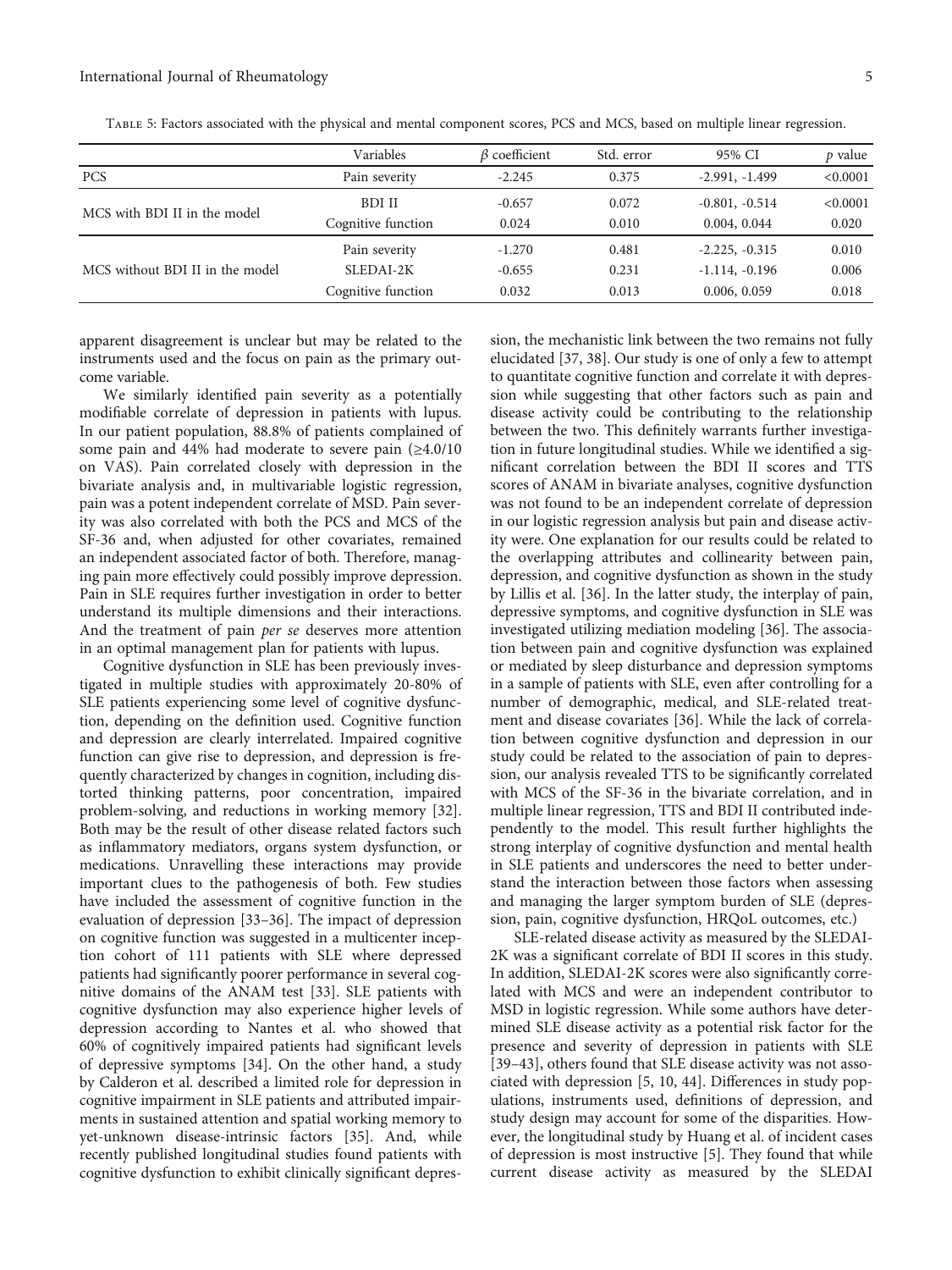<span id="page-5-0"></span>(SELENA version) was marginally associated with the development of depression, the higher the scores of the SLEDAI, the stronger the correlation that was found [5]. Most studies have reported on patients with minimal to mild activity because only those patients can readily participate. This limits the spectrum of disease activity and may limit the power to detect an association. And, in a recent prospective study of 682 patients, McCormick et al. found that disease activity as measured by the SLAM was significantly and independently associated with depression [\[45](#page-7-0)]. There appears to be a significant association between disease activity and depression. For this reason, as well as others, low disease activity or remission should be the ultimate goal.

In our bivariate analysis, prednisone use was not associated with MSD. Previous studies have been inconsistent with respect to the association of depression and steroid use in SLE. Higher-dose prednisone (≥20 mg daily) was identified as an important independent risk factor of depression by Huang et al. [5]. In their univariate analysis, Karol et al. identified moderate/severe depressive symptoms to be associated with prednisone doses of 7.5 mg or more but the association did not reach statistical significance in multivariate analysis [\[25\]](#page-6-0). Similar to our findings, Kozora and colleagues found no significant association between prednisone dose and depression [[9\]](#page-6-0). However, we had very few patients receiving higher doses of prednisone (only 7 patients on ≥20 mg/day) which may have limited our ability to detect a difference if one did exist. And, given the cross-sectional nature of this study, it would be difficult to identify such an association if disease activity was closely correlated with depression.

HRQoL is one of the most important outcome measures in assessing patients with lupus. A systematic review of 13 studies including 1279 SLE patients found that SLE patients have lower scores in all SF-36 dimensions [\[46\]](#page-7-0). Hence, identifying factors that affect the various components of HRQoL is key in determining modifiable targets that would positively impact SLE patients. In our study, the BDI II score was found to be correlated to both PCS and MCS using bivariate analysis and to MCS in multiple linear regression. The strength of this relationship is very significant and suggests the possibility that MCS could be significantly improved if it were possible to improve depression. This relationship has also been reported by several other investigators [2, [47](#page-7-0)–[50](#page-7-0)].

Our study has several limitations. The smaller sample size of our cohort precludes definitive exclusion of certain associations between MSD and some of the sociodemographic variables such as educational level and certain clinical variables such as high dose prednisone use, disease duration, and damage index. And we did not compare our results to a cohort of patients with another rheumatologic disease, such as rheumatoid arthritis, which would have allowed us to investigate whether our findings were unique to SLE patients. Finally, ours was a cross-sectional study. The only way to tease apart the complex interrelationships among these variables and to identify true predictors is to perform a rigorous prospective study. However, the main goal of our study was to detect potentially important and

modifiable risk factors associated with depression and impaired quality of life in a multiethnic population that deserve further investigation.

In summary, a significant number of patients with SLE have depression, and many are untreated. This clearly underscores the need for heightened awareness, improved diagnosis, and more aggressive treatment of depression in SLE. Our study also found that pain severity and disease activity are associated with the development of moderate to severe depression. These correlates are potentially modifiable and deserve further attention in the clinic. Finally, depression and pain significantly affect HRQoL and must be aggressively managed if the physical and mental health of patients with lupus are to be improved.

#### Data Availability

Data is available upon request.

#### Conflicts of Interest

Nathalie E. Chalhoub, MD MSc, and Michael E. Luggen, MD, declare that they have no conflict of interest.

#### Acknowledgments

We would like to thank the Faculty and Fellows of the Division of Rheumatology, Allergy, and Immunology, University of Cincinnati College of Medicine for allowing us to study their patients.

#### References

- [1] A. T. Moustafa, M. Moazzami, L. Engel et al., "Prevalence and metric of depression and anxiety in systemic lupus erythematosus: a systematic review and meta-analysis," Seminars in Arthritis and Rheumatism, vol. 50, no. 1, pp. 84–94, 2020.
- [2] A. Doria, S. Rinaldi, M. Ermani et al., "Health-related quality of life in Italian patients with systemic lupus erythematosus. II. Role of clinical, immunological and psychological determinants," Rheumatology (Oxford, England), vol. 43, no. 12, pp. 1580–1586, 2004.
- [3] C. Donnelly, N. Cunningham, J. T. Jones, L. Ji, H. I. Brunner, and S. Kashikar-Zuck, "Fatigue and depression predict reduced health-related quality of life in childhood-onset lupus," Lupus, vol. 27, no. 1, pp. 124–133, 2018.
- [4] C. C. Mok, K. L. Chan, and L. Y. Ho, "Association of depressive/anxiety symptoms with quality of life and work ability in patients with systemic lupus erythematosus," Clinical and Experimental Rheumatology, vol. 34, no. 3, pp. 389–395, 2016.
- [5] X. Huang, L. S. Magder, and M. Petri, "Predictors of incident depression in systemic lupus erythematosus," The Journal of Rheumatology, vol. 41, no. 9, pp. 1823–1833, 2014.
- [6] B. Shen, W. Tan, G. Feng et al., "The correlations of disease activity, socioeconomic status, quality of life, and depression/ anxiety in Chinese patients with systemic lupus erythematosus," Clinical & Developmental Immunology, vol. 2013, article 270878, pp. 1–6, 2013.
- [7] L. Zhang, T. Fu, R. Yin, Q. Zhang, and B. Shen, "Prevalence of depression and anxiety in systemic lupus erythematosus: a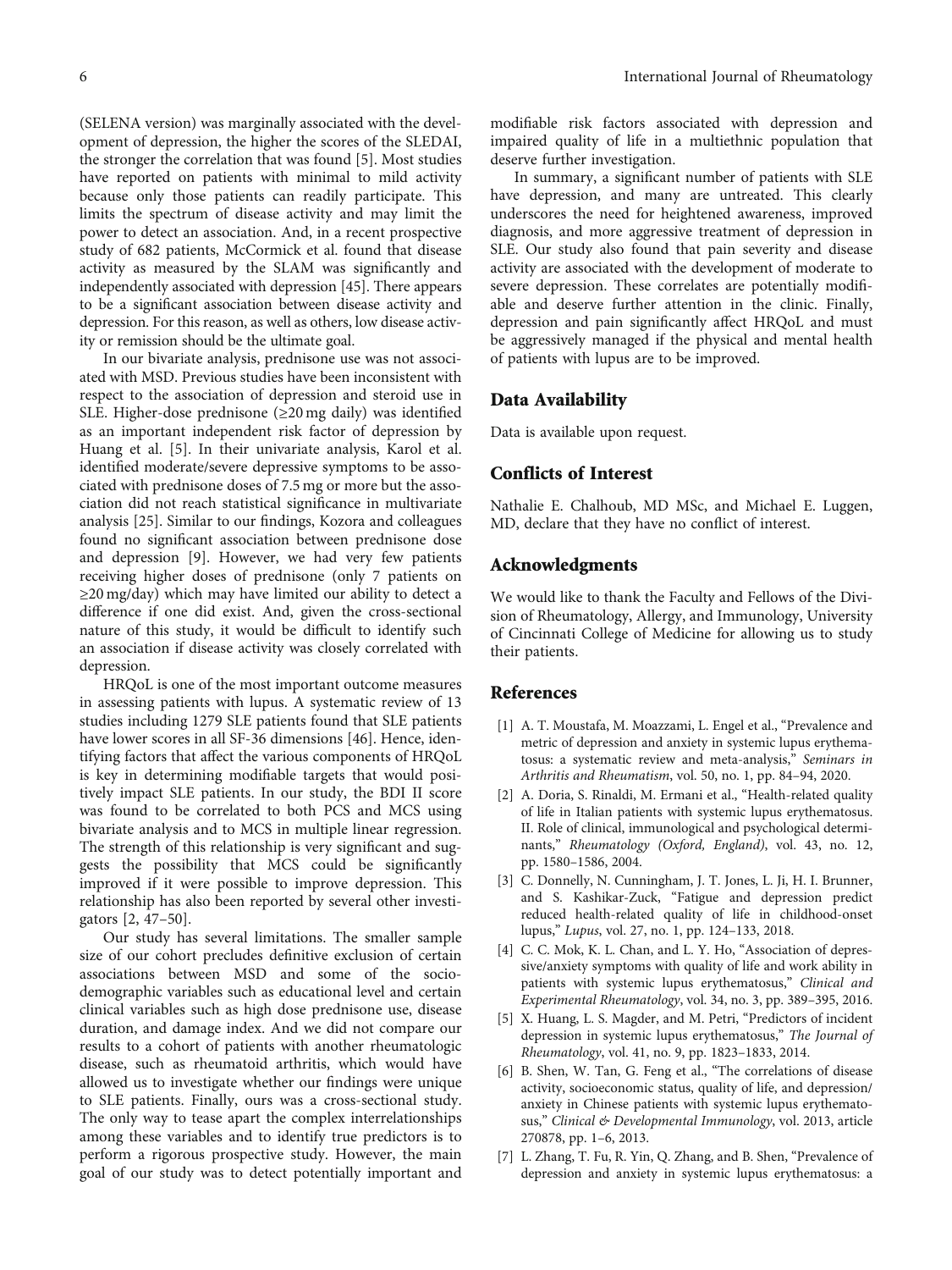<span id="page-6-0"></span>systematic review and meta-analysis," BMC Psychiatry, vol. 17, no. 1, p. 70, 2017.

- [8] L. Palagini, M. Mosca, C. Tani, A. Gemignani, M. Mauri, and S. Bombardieri, "Depression and systemic lupus erythematosus: a systematic review," Lupus, vol. 22, no. 5, pp. 409–416, 2013.
- [9] E. Kozora, M. C. Ellison, and S. West, "Depression, fatigue, and pain in systemic lupus erythematosus (SLE): relationship to the American College of Rheumatology SLE neuropsychological battery," Arthritis and Rheumatism, vol. 55, no. 4, pp. 628–635, 2006.
- [10] E. van Exel, J. Jacobs, L. A. Korswagen et al., "Depression in systemic lupus erythematosus, dependent on or independent of severity of disease," Lupus, vol. 22, no. 14, pp. 1462–1469, 2013.
- [11] E. Heiman, S. S. Lim, G. Bao, and C. Drenkard, "Depressive symptoms are associated with low treatment adherence in African American individuals with systemic lupus erythematosus," Journal of Clinical Rheumatology, vol. 24, no. 7, pp. 368–374, 2018.
- [12] T. Falasinnu, C. Drenkard, G. Bao, S. Mackey, and S. S. Lim, "The problem of pain in systemic lupus erythematosus: an explication of the role of biopsychosocial mechanisms," The Journal of Rheumatology, vol. 48, no. 8, pp. 1279– 1289, 2021.
- [13] M. C. Hochberg, "Updating the American College of Rheumatology revised criteria for the classification of systemic lupus erythematosus," Arthritis and Rheumatism, vol. 40, no. 9, p. 1725, 1997.
- [14] A. T. Beck, C. H. Ward, M. Mendelson, J. Mock, and J. Erbaugh, "An inventory for measuring depression," Archives of General Psychiatry, vol. 4, no. 6, pp. 561–571, 1961.
- [15] A. T. Beck, R. A. Steer, and G. K. Brown, Beck depression inventory (BDI-II), Pearson, London, UK, 1996.
- [16] D. D. Gladman, D. Ibanez, and M. B. Urowitz, "Systemic lupus erythematosus disease activity index 2000," The Journal of Rheumatology, vol. 29, no. 2, pp. 288–291, 2002.
- [17] D. Gladman, E. Ginzler, C. Goldsmith et al., "The development and initial validation of the Systemic Lupus International Collaborating Clinics/American College of Rheumatology damage index for systemic lupus erythematosus," Arthritis and Rheumatism, vol. 39, no. 3, pp. 363–369, 1996.
- [18] D. L. Reeves, K. P. Winter, J. Bleiberg, and R. L. Kane, "ANAM genogram: historical perspectives, description, and current endeavors," Archives of Clinical Neuropsychology : the official journal of the National Academy of Neuropsychologists, vol. 22, Suppl 1, pp. 15–37, 2007.
- [19] S. L. Holliday, M. G. Navarrete, D. Hermosillo-Romo et al., "Validating a computerized neuropsychological test battery for mixed ethnic lupus patients," Lupus, vol. 12, no. 9, pp. 697–703, 2003.
- [20] M. Petri, M. Naqibuddin, K. A. Carson et al., "Brain Magnetic Resonance Imaging in Newly Diagnosed systemic lupus erythematosus," The Journal of Rheumatology, vol. 35, no. 12, pp. 2348–2354, 2008.
- [21] H. I. Brunner, N. M. Ruth, A. German et al., "Initial validation of the pediatric automated neuropsychological assessment metrics for childhood-onset systemic lupus erythematosus," Arthritis and Rheumatism, vol. 57, no. 7, pp. 1174–1182, 2007.
- [22] H. I. Brunner, M. S. Klein-Gitelman, F. Zelko et al.,"Validation of the pediatric automated neuropsychological assessment

metrics in childhood-onset systemic lupus erythematosus," Arthritis Care & Research, vol. 65, no. 3, pp. 372–381, 2013.

- [23] J. E. Ware Jr. and C. D. Sherbourne, "The MOS 36-item shortform health survey (SF-36). I. Conceptual framework and item selection," Medical Care, vol. 30, no. 6, pp. 473–483, 1992.
- [24] I. A. Al-Homood, N. E. Omran, A. S. Alwahibi, M. Aldosoghy, A. Alharthy, and G. S. Aljohani, "Depression in patients with systemic lupus erythematosus: a multicenter study," Medical Science, vol. 5, no. 3, pp. 248–253, 2017.
- [25] D. E. Karol, L. G. Criscione-Schreiber, M. Lin, and M. E. Clowse, "Depressive symptoms and associated factors in systemic lupus erythematosus," Psychosomatics, vol. 54, no. 5, pp. 443–450, 2013.
- [26] E. Waldheim, A. C. Elkan, S. Pettersson et al., "Health-related quality of life, fatigue and mood in patients with SLE and high levels of pain compared to controls and patients with low levels of pain," Lupus, vol. 22, no. 11, pp. 1118–1127, 2013.
- [27] E. Waldheim, A. C. Elkan, S. Bergman, J. Frostegård, R. van Vollenhoven, and E. W. Henriksson, "Extent and characteristics of self-reported pain in patients with systemic lupus erythematosus," Lupus, vol. 22, no. 2, pp. 136–143, 2013.
- [28] S. Pettersson, M. Lövgren, L. E. Eriksson et al., "An exploration of patient-reported symptoms in systemic lupus erythematosus and the relationship to health-related quality of life," Scandinavian Journal of Rheumatology, vol. 41, no. 5, pp. 383–390, 2012.
- [29] M. Figueiredo-Braga, C. Cornaby, M. Bernardes et al., "Correlation between physical markers and psychiatric health in a Portuguese systemic lupus erythematosus cohort: the role of suffering in chronic autoimmune disease," PLoS One, vol. 13, no. 4, article e0195579, 2018.
- [30] R. L. Jump, M. E. Robinson, A. E. Armstrong, E. V. Barnes, K. M. Kilbourn, and H. B. Richards, "Fatigue in systemic lupus erythematosus: contributions of disease activity, pain, depression, and perceived social support," The Journal of Rheumatology, vol. 32, no. 9, pp. 1699–1705, 2005.
- [31] K. Parperis, S. Psarelis, A. Chatzittofis et al., "Association of clinical characteristics, disease activity and health-related quality of life in SLE patients with major depressive disorder," Rheumatology (Oxford, England), vol. 60, no. 11, pp. 5369– 5378, 2021.
- [32] R. S. McIntyre, H. X. Xiao, K. Syeda et al., "The prevalence, measurement, and treatment of the cognitive dimension/ domain in major depressive disorder," CNS Drugs, vol. 29, no. 7, pp. 577–589, 2015.
- [33] M. Petri, M. Naqibuddin, K. A. Carson et al., "Depression and cognitive impairment in newly diagnosed systemic lupus erythematosus," The Journal of Rheumatology, vol. 37, no. 10, pp. 2032–2038, 2010.
- [34] S. G. Nantes, J. Su, A. Dhaliwal, K. Colosimo, and Z. Touma, "Performance of screening tests for cognitive impairment in systemic lupus erythematosus," The Journal of Rheumatology, vol. 44, no. 11, pp. 1583–1589, 2017.
- [35] J. Calderon, P. Flores, M. Babul et al., "Systemic lupus erythematosus impairs memory cognitive tests not affected by depression," Lupus, vol. 23, no. 10, pp. 1042–1053, 2014.
- [36] T. A. Lillis, V. Tirone, N. Gandhi et al., "Sleep disturbance and depression symptoms mediate relationship between pain and cognitive dysfunction in lupus," Arthritis care & Research, vol. 71, no. 3, pp. 406–412, 2019.
- [37] K. S. Bingham, J. DiazMartinez, R. Green et al., "Longitudinal relationships between cognitive domains and DEPRESSION